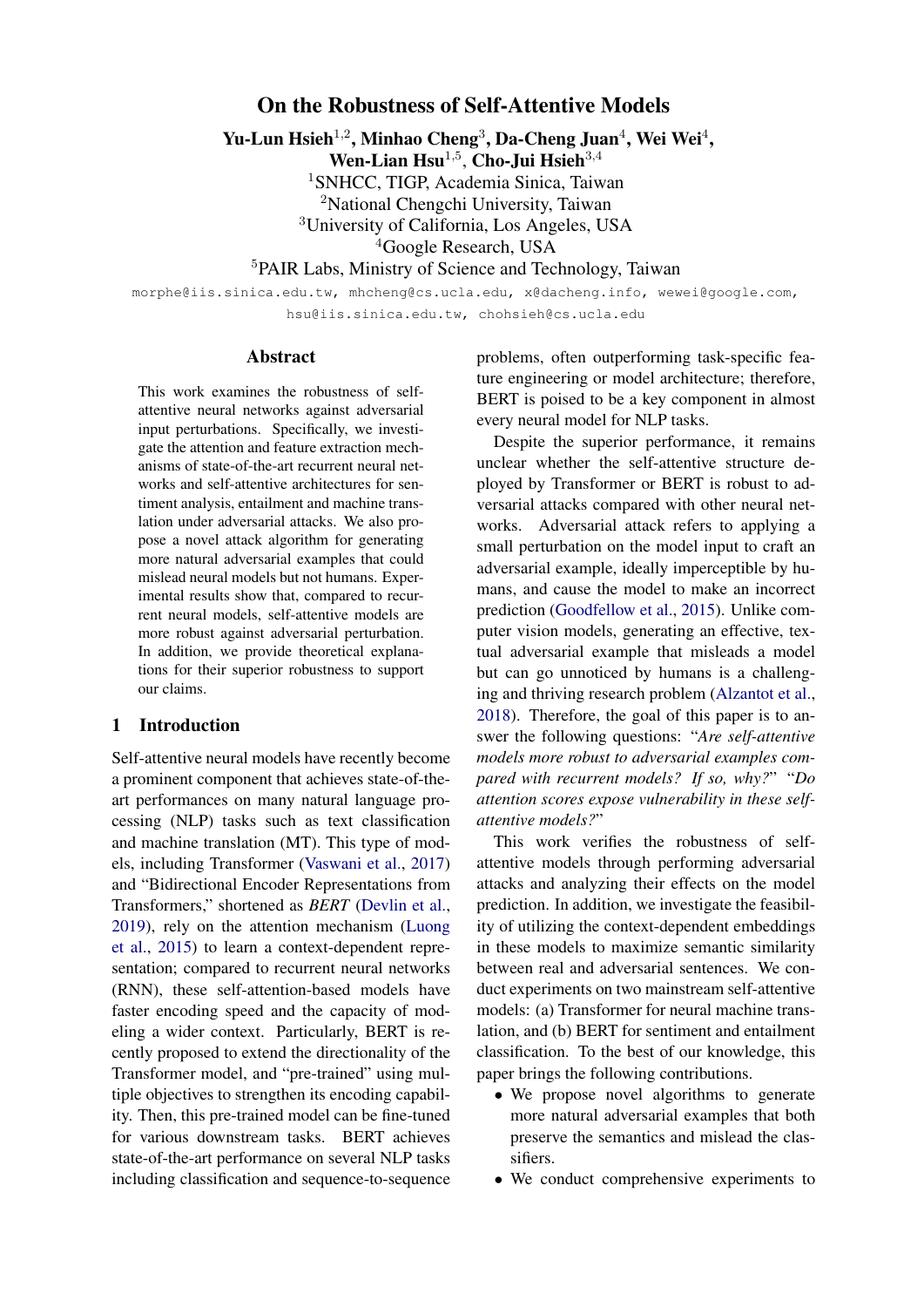examine the robustness of RNN, Transformer, and BERT. Our results show that both self-attentive models, whether pre-trained or not, are more robust than recurrent models.

• We provide theoretical explanations to support the statement that self-attentive structures are more robust to small adversarial perturbations.

# 2 Target Neural Models

This section describes the target neural architectures, LSTM and self-attentive models, and how to adapt these models for the downstream tasks: sentiment analysis, entailment and translation.

# 2.1 LSTM

For classification tasks including sentiment analysis and entailment detection, we use a Bidirectional LSTM with an attention [\(Hochreiter](#page-8-3) [and Schmidhuber,](#page-8-3) [1997;](#page-8-3) [Bahdanau et al.,](#page-8-4) [2014\)](#page-8-4) layer as the sentence encoder, and a fully connected layer for classification problems. For machine translation, we employ a common seq2seq model [\(Sutskever et al.,](#page-9-2) [2014\)](#page-9-2), in which both the encoder and decoder are a 2-layer stacked Bi-LSTM with 512 hidden units.

# 2.2 Self-Attentive Models

Self-attentive models are further distinguished into BERT and Transformers. The classification problems adopt the BERT model with an identical setup to the original paper [\(Devlin et al.,](#page-8-0) [2019\)](#page-8-0), in which BERT is used as an encoder that represents a sentence as a vector. This vector is then used by a fully connected neural network for classification. Note that models are tuned separately for each task. We also experiment with a smaller BERT model without pre-training, denoted as  $BERT<sub>NOTE</sub>$ , in order to isolate the impact of pre-training. Due to the limited size of the training data, we only incorporate three layers of self-attention in the smaller model.

To the best of our knowledge, there is no prior work that uses pre-trained BERT for machine translation. Thus, the Transformer model is employed for neural machine translation task.

# 3 Attack Methods

In this section, we provide five methods to generate adversarial examples (or called "attacks"). The goal of an attack is to find and replace one word

in the original input sentence, turning the output label (or sequence) from the model to be incorrect. The first method is based on random word replacement, which serves as the baseline. The second (list-based) and third (greedy) methods are adapted from prior arts. The fourth (constrained greedy) and fifth (attention-based) are proposed by us. We also describe the evaluation metrics.

# 3.1 Random Attack

This attack randomly replaces one word in the input sentence with another word from the vocabulary. We repeat this process by  $10^5$  times and calculate the average as the final performance. This baseline is denoted as RANDOM.

### 3.2 List-based Attack

The second method is recently proposed by [Alzan](#page-8-2)[tot et al.](#page-8-2) [\(2018\)](#page-8-2), denoted as LIST. LIST employs a list of semantically similar words (*i.e.*, *synonyms*), and manages to replace a word in the input sentence with another from the list to construct adversarial examples. In other words, the list is used to replace a word with one of its synonyms; this process is repeated for every word in the input sentence until the target model makes an incorrect prediction. That is, for every sentence, we start by replacing the first word with its synonyms, each forming a new adversarial example. If none of these successfully misleads the model, we move to the next word (and the first word remains unchanged), and repeat this process until either the attack succeeds or all words have been tried.

# 3.3 Greedy Select + Greedy Replace

The third method (denoted as GS-GR) greedily searches for the weak spot of the input sentence [\(Yang et al.,](#page-9-3) [2018\)](#page-9-3) by replacing each word, one at a time, with a "padding" (a zero-valued vector) and examining the changes of output probability. After determining the weak spot, GS-GR then replaces that word with a randomly selected word in the vocabulary to form an attack. This process is repeated until the attack succeeds or all words in the vocabulary are exhausted.

# 3.4 Greedy Select + Embedding Constraint

Although the GS-GR method potentially achieves a high success rate, the adversarial examples formed by GS-GR are usually unnatural; sometimes GS-GR completely changes the semantics of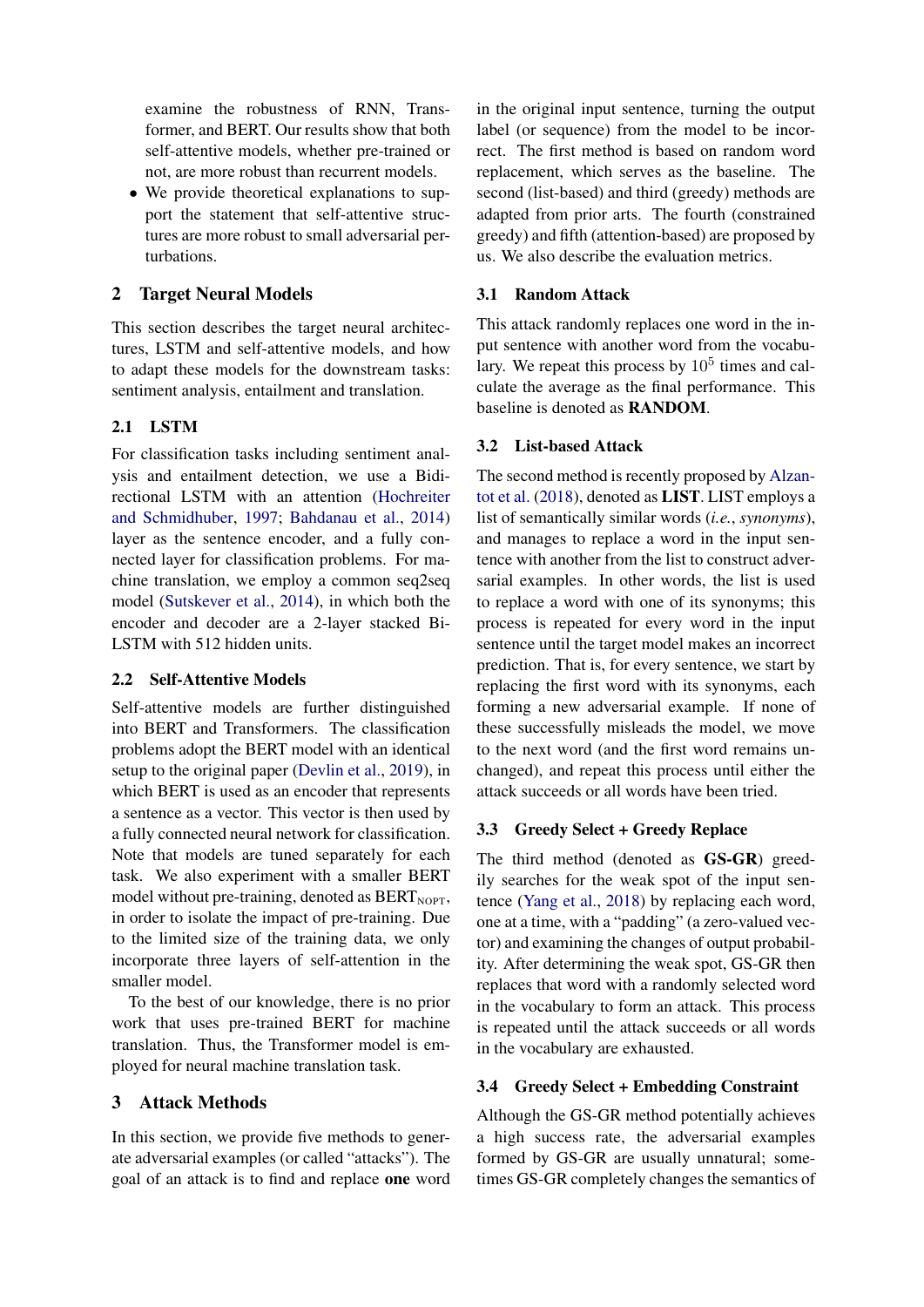the original sentence by replacing the most important word with its antonym, for example: changing "this is a good restaurant" into "this is a bad restaurant." This cannot be treated as a successful attack, since humans will notice the change and agree with the model's output. This is because GS-GR only considers the classification loss when finding the replacement word, and largely ignore the actual semantics of the input sentence.

To resolve this issue, we propose to add a constraint on sentence-level (not word-level) embedding: the attack must find a word with the minimum L1 distance between two embeddings (from the sentences before and after the word change) as the replacement. This distance constraint requires a replacement word not to alter the sentence-level semantics too much. This method is denoted as GS-EC. In the experimental results, we show that the GS-EC method achieves a similar success rate as GS-GR in misleading the model, while being able to generate more natural and semanticallyconsistent adversarial sentences.

#### 3.5 Attention-based Select

We conjecture that self-attentive models rely heavily on attention scores, and changing the word with the highest or lowest attention score could substantially undermine the model's prediction. Therefore, this attack method exploits and also investigates the attention scores as a potential source of vulnerability. This method first obtains the attention scores and then identifies a target word that has the highest or lowest score. Target word is then replaced by a random word in the vocabulary, and this process is repeated until the model is misled by the generated adversarial example. These methods are denoted as  $AS_{MIN}-GR$  that replaces the word with the lowest score, and  $AS_{MAX}$ -GR with the highest score.

Furthermore, the constraint on the embedding distance can also be imposed here for finding semantically similar adversarial examples; these methods are referred as  $AS_{MIN}$ -EC and  $AS_{MAX}$ -EC, respectively. As a pilot study, we examine the attention scores on the first and last layers of the BERT model for understanding the model's behavior under attacks.

#### <span id="page-2-1"></span>3.6 Evaluation Criteria

We evaluate the robustness of the classification models (for sentiment analysis and entailment) by the following three criteria: (a) the success rate

of the attacks misleading the model, (b) readability, and (c) human accuracy. Both readability and human accuracy are evaluated qualitatively by human raters. Readability measures the relative naturalness of the adversarial examples generated by different attack methods. For example, if 100 raters determine that the adversary generated by method A is more readable than method B, and 40 raters think otherwise, the relative readability scores of methods A and B will be 1 and 0.4, respectively. And human accuracy is the percentage that human judgment of these examples remains identical to the ground-truth label. In order to evaluate the models and at the same time keep reasonable execution time, we randomly select 100 samples from the test set that all models answer correctly to perform attacks. For the experiments on machine translation task, we evaluate the attack success rate and BLEU scores [\(Pa](#page-9-4)[pineni et al.,](#page-9-4) [2002\)](#page-9-4) for 200 sentence pairs in the WMT 17 Task [\(Bojar et al.,](#page-8-5) [2017\)](#page-8-5).

#### 4 Experiment I: Sentiment Analysis

We first evaluate the robustness of LSTM, BERT, and BERT $_{\text{NOPT}}$  on binary sentiment analysis using the Yelp dataset [\(Zhang et al.,](#page-9-5) [2015\)](#page-9-5). Models under attack have accuracies of 93.7%, 87.3% and 90.7% for fine-tuned BERT model,  $BERT<sub>NOPT</sub>$  and LSTM, respectively, on the test set. Note that for attention-based attacks (*i.e.*, AS<sub>MIN</sub>-GR, AS<sub>MAX</sub>-GR,  $AS_{MTN}$ -EC, and  $AS_{MAX}$ -EC), the average of the first (*i.e.*, the one that is closest to the model input) attention layer from all 12 heads in BERT and BERT<sub>NOPT</sub> are used for our attacks.<sup>[1](#page-2-0)</sup>

#### 4.1 Results

To illustrate how adversarial attacks work, Fig. [1](#page-3-0) shows the results from  $AS_{MAX}$ -EC and  $AS_{MIN}$ -EC methods that select a word to change based on the attention scores of the original sentence. A comprehensive quantitative comparison can be found in Table [1,](#page-3-1) from which we make the following observations:

• Greedy-based attacks consistently achieve higher successful rate than other attacks. The proposed GS-EC method can achieve almost identical success rates with GS-GR while restricting the search space based on the embedding distances. We will further show that

<span id="page-2-0"></span> $<sup>1</sup>$ As an alternative, we tested using the last layer during</sup>  $AS_{MAX}$ -ECattack. However, experimental results exhibit a  $\lt$ 10% success rate.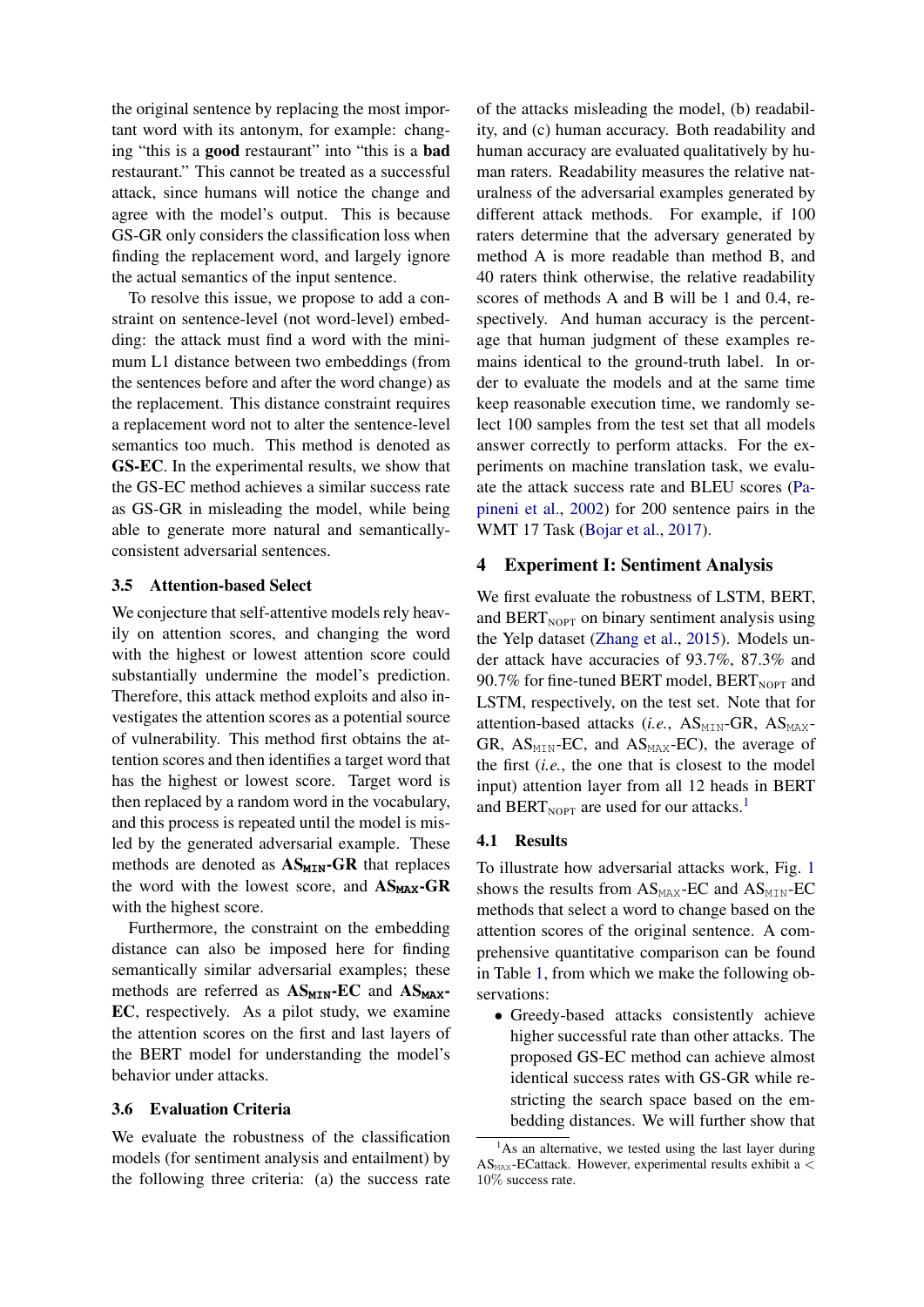<span id="page-3-0"></span>

Figure 1: Illustrations of attention scores of (a) the original input, (b)  $AS_{MIN}$ -EC, and (c)  $AS_{MAX}$ -EC attacks. The attention-based methods select words based on the maximum or minimum attention, which is annotated by red boxes. Both of them reversed the predicted sentiment of the sentence from positive to negative.

<span id="page-3-1"></span>

|                               |         | Model   |                           |
|-------------------------------|---------|---------|---------------------------|
| <b>Attack Method</b>          |         |         | <b>LSTM BERT BERTNOPT</b> |
| <b>RANDOM</b>                 | $1.1\%$ | $0.8\%$ | $1\%$                     |
| LIST                          | 27%     | 6%      | 15%                       |
| $AS_{\text{MIN}}$ -GR         | 16%     | 11%     | 32%                       |
| $AS_{MAX}$ -GR                | 62%     | 17%     | 35%                       |
| $AS_{MIN}$ -EC                | 16%     | 10%     | 32%                       |
| $AS_{MAX}$ -EC                | 62%     | 17%     | 35%                       |
| Best attention attack $(A_*)$ | 62%     | 17%     | 35%                       |
| GS-GR                         | 79%     | 52%     | 53%                       |
| GS-EC                         | 78%     | .50%    | 53%                       |

Table 1: Success rates of attack methods across models for sentiment analysis. Bold numbers indicate the highest attack rate in a column.

GS-EC leads to higher quality adversarial examples in Section [4.2.](#page-3-2)

- We found that using attention, especially AS**MAX** methods, can easily break the LSTM model. However, the same vulnerability does not exist in BERT or BERT<sub>NOPT</sub> models. Since different types of attention-based attacks are suitable for different models, we summarize the best attention-based attack performance as  $A_*$  in the table, which takes the maximum over four different types of attention-based attacks.
- Self-attentive models (BERT and BERT<sub>NOPT</sub>) consistently lead to lower attack successful rates compared with the LSTM model, under RANDOM, LIST, attention-based attacks and greedy-based attacks.

We demonstrate the robustness of BERT model under GS-EC attack in Fig [2.](#page-3-3) We can see that, GS-EC caused a substantial shift in the LSTM's attention map while that of BERT remain stable.

<span id="page-3-3"></span>

Figure 2: Attention scores in (a) LSTM and (b) BERT models under GS-EC attacks. Although GS-EC successfully flips the predicted sentiment for both models from positive to negative, the attention scores remain stable for BERT model. The LSTM model, however, suffers from a large shift in attention distribution.

<span id="page-3-4"></span>

| <b>Method Sentence</b> |
|------------------------|
|------------------------|

| GS-GR Pizzeria Bianco was a such never a nice treat that<br>was [ $\dots$ ]                        |
|----------------------------------------------------------------------------------------------------|
| GS-EC Pizzeria Bianco was a <i>such</i> ostensibly a nice treat<br>that was $\lceil \ldots \rceil$ |
| GS-GR The desserts here are absolutely great $0$ ! []                                              |
| GS-EC The desserts here are absolutely great soluble !<br>$\left   \right $                        |
|                                                                                                    |

Table 2: Adversarial examples for the BERT sentiment analysis model generated by GS-GR and GS-EC methods. Both attacks caused the prediction of the model to change. Note here that GS-EC model selects a word that preserves local coherency due to the similarity constraints. GS-GR model, on the contrary, finds a word that is less coherent with the context.

#### <span id="page-3-2"></span>4.2 Quality of Adversarial Examples

We conduct experiments to assess the naturalness of adversarial examples. First, Table [2](#page-3-4) compares the quality of the results generated by GS-GR and GS-EC attacks on a BERT model. Here we see that constraints imposed by GS-EC make it superior than GS-GR in terms of retrieving words that are coherent with the context.

Furthermore, we organize a large-scale human evaluation on Amazon Mechanical Turk regarding the qualities of adversarial examples generated by different methods. Each sample is voted by 3 turkers. Recall that we define "Readability" and "Human accuracy" in Section [3.6.](#page-2-1) Readability is regarded as the relative naturalness of the adver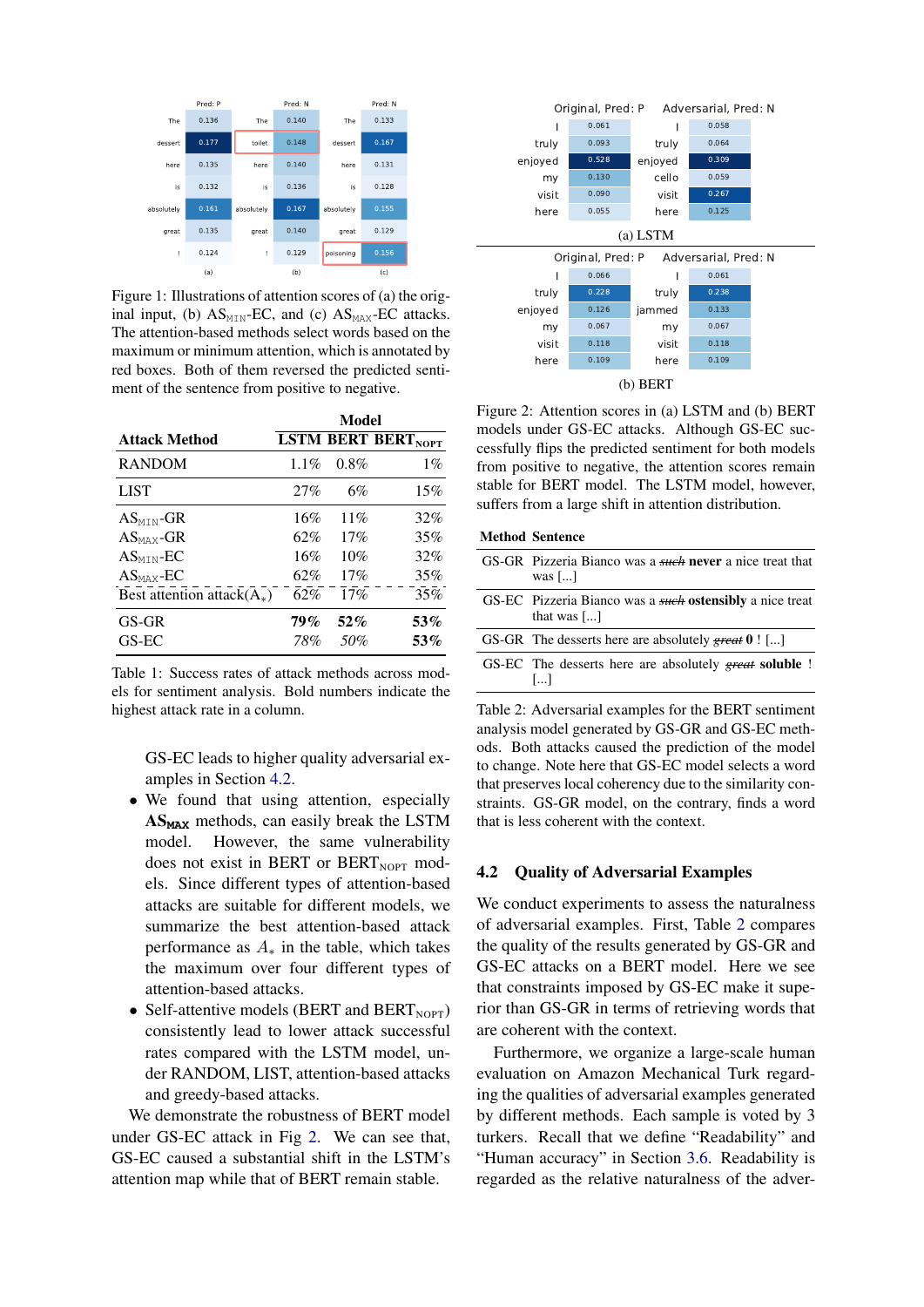sarial examples, normalized to the maximum between the compared methods. The human accuracy metric is the percentage of human responses that matches the true label. Table [3](#page-4-0) is a comparison of LSTM and BERT models using the GS-EC attack. It shows that the distance in embeddings space of BERT can better reflect semantic similarity and contribute to more natural adversarial examples. And, in Table [4,](#page-4-0) we compare using GS-GR and GS-EC method on BERT model. Again, we see that the GS-EC method, which restricts the distance between sentence embeddings of original and adversarial inputs, can produce superior adversaries.

<span id="page-4-0"></span>

|      |     | <b>Model Readability Human Accuracy</b> |
|------|-----|-----------------------------------------|
| LSTM | 0.6 | 52.1%                                   |
| BERT | 1.0 | 68.8%                                   |

Table 3: Comparison of LSTM and BERT models under human evaluations against GS-EC attack. Readability is a relative quality score between models, and Human Accuracy is the percentage that human raters correctly identify the adversarial examples.

|       |      | <b>Method</b> Readability Human Accuracy |
|-------|------|------------------------------------------|
| GS-GR | 0.55 | 64.6%                                    |
| GS-EC | 1.0  | 68.8%                                    |

Table 4: Comparison of GS-GR and GS-EC attacks on BERT model for sentiment analysis. **Readability** is a relative quality score between attack methods, and Human Accuracy is the percentage that human raters correctly identify the sentiment of adversarial examples.

#### 5 Experiment II: Textual Entailment

We conduct evaluations on MultiNLI [\(Williams](#page-9-6) [et al.,](#page-9-6) [2018\)](#page-9-6) dataset for textual entailment with approaches similar to the ones in the last section. MultiNLI is one of the many datasets that see major improvements by BERT. The BERT model is trained to achieve 83.5% accuracy and LSTM 76%. BERT $_{\text{NOPT}}$  is excluded from this experiment since it cannot reach a satisfactory accuracy.

#### 5.1 Results

Results from entailment models fall into the same pattern as those from sentiment analysis, which is listed in Table [5.](#page-4-1) Our findings are summarized as follows:

• The entailment task is more difficult than single-sentence classification, as evidenced by the higher success rates of attacks among all models and attacks.

- The greedy-based attacks consistently achieve higher success rates.
- $AS<sub>MAX</sub>$  methods continue to be superior than  $AS<sub>MTN</sub>$ , although the difference here is not as drastic as in the previous experiment.
- BERT model remains more robust compared with LSTM.

<span id="page-4-1"></span>

|                               | Model       |             |
|-------------------------------|-------------|-------------|
| <b>Attack Method</b>          | <b>LSTM</b> | <b>BERT</b> |
| <b>RANDOM</b>                 | 17.8%       | 9.2%        |
| LIST                          | 63%         | 56%         |
| $AS_{\text{MIN}}$ -GR         | 57%         | 53%         |
| $AS_{MAX}$ -GR                | 78%         | 54%         |
| $AS_{\text{MIN}}$ -EC         | 55%         | 52%         |
| $AS_{MAX}$ -EC                | 78%         | 51%         |
| Best attention attack $(A_*)$ | 78%         | 54%         |
| $GS-GR$                       | $95\%$      | $75\%$      |
| GS-EC                         | $95\%$      | 75%         |

Table 5: Success rate of different attack methods on LSTM and BERT for the MultiNLI development set.

#### 5.2 Quality of Adversarial Examples

Samples illustrated in Table [6](#page-5-0) show that the GS-EC method can find more coherent words for the attack, as opposed to GS-GR. For instance, changing the word "great" to "vast" can cause the model to misjudge the entailment relation in the second example. Unfortunately due to budget constraints, we did not conduct large scale human experiments on this dataset.

### 6 Experiment III: Machine Translation

We implement LSTM and Transformer machine translation models using OpenNMT-py<sup>[2](#page-4-2)</sup>. Specifically, for the LSTM model, we train it with 453 thousand pairs from the Europarl corpus of German-English WMT 15 Task<sup>[3](#page-4-3)</sup>, common crawl, and news-commentary. The LSTM model is a two-layer bidirectional LSTM with 512 hidden units together with a attention layer. We use the default hyper-parameters, and reproduce the performance reported by [Ha et al.](#page-8-6) [\(2016\)](#page-8-6). For the Transformer, we use a public pre-trained model with 6 self-attention layers provided by OpenNMT-py that reproduces the performance reported by [Vaswani et al.](#page-9-0) [\(2017\)](#page-9-0).

<span id="page-4-2"></span><sup>2</sup> <https://github.com/OpenNMT/OpenNMT-py>

<span id="page-4-3"></span><sup>3</sup> <http://www.statmt.org/wmt15/translation-task.html>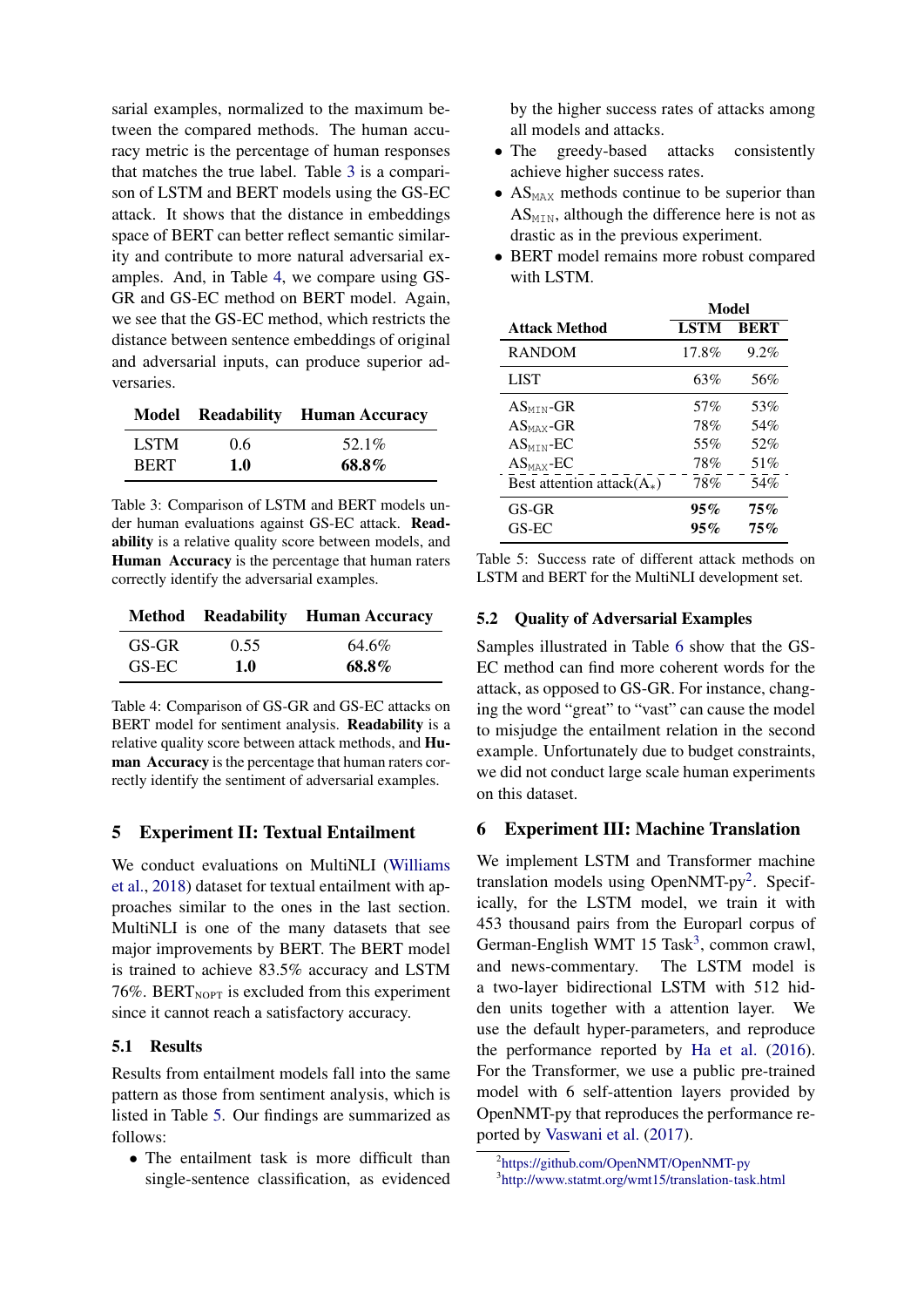<span id="page-5-0"></span>

| Label                               | <b>Sentence 1</b>                                                                         | <b>Sentence 2</b>                                                                                         |
|-------------------------------------|-------------------------------------------------------------------------------------------|-----------------------------------------------------------------------------------------------------------|
| Contradiction                       | No. I don't know.                                                                         | (Original) Yes, I know.                                                                                   |
| $\rightarrow$ Neutral               |                                                                                           | $(GS-GR)$ Yes, I 0.                                                                                       |
|                                     |                                                                                           | (GS-EC) Yes, I renovated.                                                                                 |
| Neutral                             | $\rightarrow$ Contradiction hand across her forehead.                                     | That's it. The girl looked at him, then passed her (Original) The girl looked at him with great interest. |
|                                     |                                                                                           | (GS-GR) The girl looked at him with ! interest.                                                           |
|                                     |                                                                                           | (GS-EC) The girl looked at him with <b>vast</b> interest.                                                 |
| Entailment<br>$\rightarrow$ Neutral | (Original) Workers are also represented in civil<br>rights and <i>retaliation</i> claims. | Some workers are represented in civil rights and re-<br>taliation claims.                                 |
|                                     | (GS-GR) Workers are also represented in civil<br>rights and ? claims.                     |                                                                                                           |
|                                     | (GS-EC) Workers are also represented in civil<br>rights and <b>targets</b> claims.        |                                                                                                           |
|                                     |                                                                                           |                                                                                                           |

Table 6: Adversarial examples generated by GS and GS-EC attacks for BERT entailment classifier.

Unlike the classification tasks, in machine translation the attack goal is harder to define. We chose to evaluate the robustness under two types of attacks. In the first type of "targeted keyword attack" discussed in [\(Cheng et al.,](#page-8-7) [2018\)](#page-8-7), we attempt to generate an adversarial input sequence such that a specific keyword appears in the output sequence within the threshold  $\Delta$  of number of word changes we allowed. Empirically, we set  $\Delta = 3$  in these experiments and adopt the most successful attack, GS-EC, to this case. For the second type of untargeted attack, we consider perturbing the input to degrade the BLUE score of output sequences with respect to the ground-truths. For doing this, we conduct a typo-based attack [\(Belinkov and Bisk,](#page-8-8) [2018\)](#page-8-8). Specifically, we randomly select one word in each sentence and change it to a typo predefined in a common typo list. This can be viewed as an extension of LIST attack to the translation task.

#### 6.1 Results

For the targeted keyword attack, the success rates on both models are reported in Table [7.](#page-5-1) First, we notice that the success rate of the attacks are below 30%, presumably because translation is substantially more complex compared with the aforementioned text classification tasks. Nevertheless, the attacks on the Transformer model is significantly less successful than the LSTM-based one.

For the typo-based attack, the BLUE scores before/after the attack are reported in Table [8.](#page-5-1) We observe that the Transformer-based model always achieves a higher BLEU score over LSTM-based model, *i.e.*, have a better translation performance whether the sentences contain typos or not. We conclude that Transformer-based model exhibits a greater robustness over LSTM-based model in



Figure 3: Compare attention scores of the original versus adversarial inputs for LSTM and Transformer models for machine translation.

the case of machine translation. This is consistent with our findings in the previous experiments on sentiment and entailment classification problems.

In addition, we present some successful adversarial examples in Table [9,](#page-6-0) and see that the greedy attack can indeed generate natural examples for both models.

<span id="page-5-1"></span>

| Attack Method LSTM Transformer |       |          |
|--------------------------------|-------|----------|
| GS-EC                          | 27.5% | $10.5\%$ |

Table 7: Targeted attack success rate with GS-EC in translation tasks.

| Model              |       | Original Adversarial |
|--------------------|-------|----------------------|
| <b>LSTM</b>        | 25.10 | 13.44                |
| <b>Transformer</b> | 34.90 | 26.02                |

Table 8: BLEU scores using typo-based attack on LSTM and Transformer translation models.

## 7 Theoretical Analysis

All the above experiments conclude that a selfattentive model exhibits higher robustness compared to a recurrent one. This is somewhat counter-intuitive—at the first glance one may assume that the self-attention layer is not robust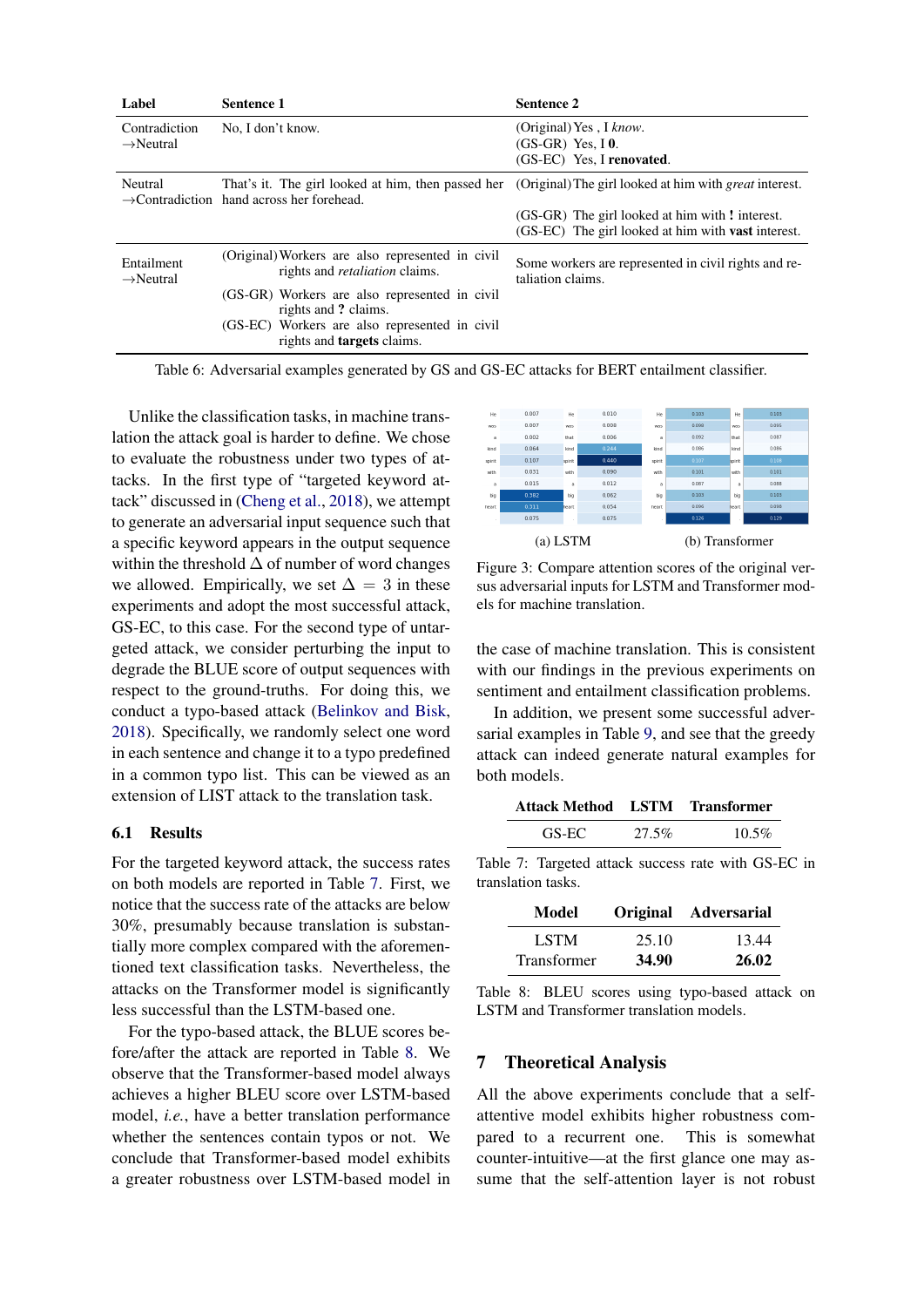<span id="page-6-0"></span>

|             | Original input  | There is a fundamental philosophical reason for the differences between Donald Trump's and           |
|-------------|-----------------|------------------------------------------------------------------------------------------------------|
|             |                 | Hillary Clinton's []                                                                                 |
| <b>NIST</b> | Adv input       | There is a fundamental philosophical <b>r</b> for the differences between Donald Trump's and Hillary |
|             |                 | Clinton's $[\dots]$                                                                                  |
|             | Original output | Es gibt einen grundlegenden philosophischen Grund für die Unterschiede zwischen Donald               |
|             |                 | Trump und Hillary Clinton s                                                                          |
|             | Adv output      | Es gibt eine grundlegende philosophischer Art, wie Unterschied e zwischen Donald Trump               |
|             |                 | und Hillary Clinton s                                                                                |
|             | Original input  | And in this vein, he passed the prize money of 2 5,000 euros on straight away                        |
| E           | Adv input       | And <b>as</b> this vein, he passed the prize money of 2 5,000 euros on straight away                 |
|             | Original output | Und in diesem Sinne hat er sofort das Preis geld von 2 5.000 Euro über wiesen                        |
|             | Adv output      | Und als diese $Art$ , ging er sofort das Preis geld von 2 5.000 Euro weiter                          |

Table 9: Adversarial examples for LSTM and Transformer (shortened as TF) models with the target keyword "Art." in the output.

since perturbation in one word can affect all the attention scores. In this section, we provide some explanation regarding this phenomenon by studying how error propagates through the self-attention architecture. We show that the perturbation of one input embedding can in fact only have sparse affect to the attention scores when the input embedding are scattered enough in the space.

Sensitivity of Self-Attention Layers : First, we consider the simple case of one self-attention layer with a single head. Assume a sentence has  $n$  input words and each word is represented by a d-dimensional embedding vectors, denoted by  $x_1, \ldots, x_n \in R^d$ . We use  $W^Q, W^K, W^V \in R^{d \times k}$ to denote the query, key and value transformations. The contribution of each element  $i$  to  $i$  is then computed by

$$
s_{ij} = x_i^T W^Q (W^K)^T x_j,
$$

and then the  $i$ -th embedding at the next layer is obtained by

$$
z_i = \sum_j \frac{e^{s_{ij}}}{\sum_k e^{s_{ik}}} (W^V x_j),
$$

Sometimes  $z_i$  is fed into another linear layer to obtain the embeddings. Now, consider that a small perturbation is added to a particular index  $\bar{j}$ , such that  $x_{\overline{j}}$  is changed to  $x_{\overline{j}} + \Delta x$  while all the other  ${x_j | j \neq \overline{j}}$  remain unchanged. We then study how much this perturbation will affect  $\{z_i\}_{i \in [n]}$ . For a particular  $i \neq j$ , the  $s_{ij}$  is only changed by one term since

<span id="page-6-1"></span>
$$
s'_{ij} = \begin{cases} s_{ij} & \text{if } j \neq \overline{j} \\ s_{ij} + x_i^T W^Q (W^K)^T \Delta x & \text{if } j = \overline{j} \end{cases}
$$
 (1)

where we use  $s'_{ij}$  to denote the value after the perturbation. Therefore, with the perturbed input, each set of  ${s_{ij}}_{j=1}^n$  will only have one term being changed. Furthermore, the changed term in equation [1](#page-6-1) is the inner product between  $x_i$  and a fixed vector  $W^Q(W^K)^T \Delta x$ ; although this could be large for some particular  $x_i$  in the similar direction of  $W^Q(W^K)^T \Delta x$ , if the embeddings  $\{x_i\}_{i=1}^n$ are scattered enough over the space, the inner products cannot be large for all  $\{x_i\}_{i=1}^n$ . Therefore, the change to the next layer will be sparse. For instance, we can prove the sparsity under some distributional assumptions on  $\{x_i\}$ :

**Theorem 1.** *Assume*  $\|\Delta x\| \leq \delta$  *and*  $\{x_i\}_{i=1}^n$  *are* d*-dimensional vectors uniformly distributed on the unit sphere, then*  $E[|s_{i\bar{j}}' - s_{i\bar{j}}|] \leq \frac{C\delta}{\sqrt{a}}$  $\frac{\delta}{d}$  with  $C =$  $\|W^Q\| \|W^K\|$  and  $P(|s_{i\overline{j}}' - s_{i\overline{j}}| \geq \epsilon) \leq \frac{C\delta}{\epsilon\sqrt{\epsilon}}$  $rac{C\delta}{\epsilon\sqrt{d}}$ .

*Proof.* The value  $E[s'_{i\bar{j}} - s_{i\bar{j}}] = E[x_i^T z]$  where  $z = W^Q(W^K)^T \Delta x$  is a fixed vector, and it is easy to derive  $||z|| \leq ||W^Q|| ||W^K|| \delta$ . To bound this expectation, we first try to bound  $a_1 = E[x_i^T e_1]$ where  $e_1 = [1, 0, \ldots, 0]$ . Due to the rotation  $\sum_i a_i^2 = 1$ , so  $|a_1| = \frac{1}{\sqrt{2}}$ invariance we can obtain  $a_1 = \cdots = a_d$  and  $\overline{d}$ . This implies  $E[x_i^T z] \leq$  $\frac{C\delta}{C}$  $\frac{\delta}{d}$ . Using Markov inequality, we can then find the probability results.

Therefore, as the norm of  $W^Q$ ,  $W^K$  are not too large (usually regularized by L2 during training) and the dimension  $d$  is large enough, there will be a significant amount of i such that  $s_{ij}$  is perturbed negligibly.

In contrast, embeddings from RNN-based models are relatively more sensitive to perturbation of one word, as shown below. Similar to the previous case, we assume a sequence  $x_1, \ldots, x_n$ , and a word  $x_{\overline{j}}$  is perturbed by  $\Delta x$ . For the vanilla RNN model, the embeddings are sequentially computed as  $z_i = \sigma(Ax_i + Bz_{i-1})$ . If  $x_j$  is perturbed, then all the  $\{z_i\}_{i=\bar{j}}^n$  will be altered. Therefore, the at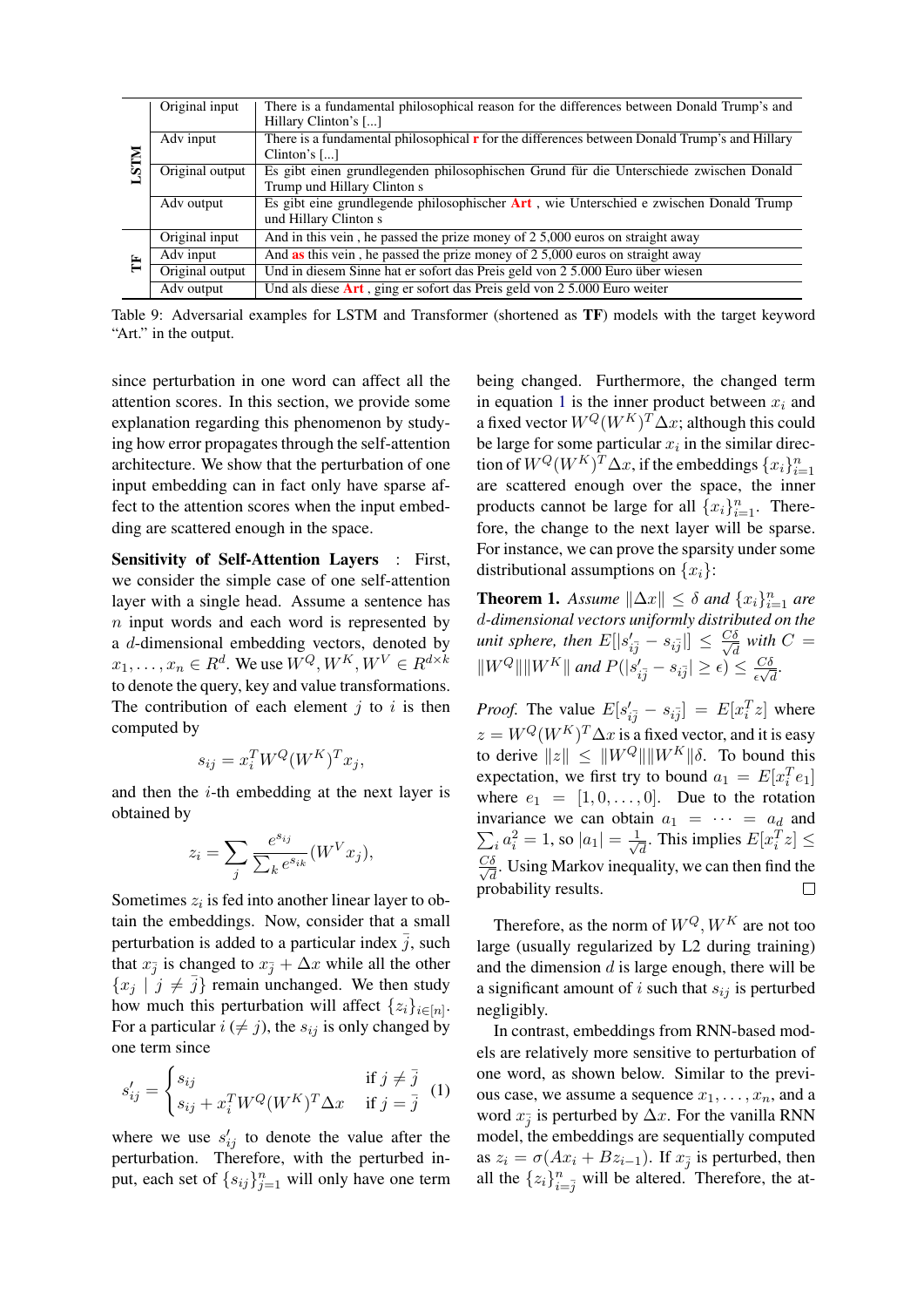tacker can more easily influence all the embeddings.

As an illustration of the proposed theory, we plot a comparison of the degree of embeddings variation from two models after changing one word in Fig. [4.](#page-7-0) We observe that, for self-attentive models, the distribution of change on embeddings is sparse after going through the first self-attention layer (layer 1) and then gradually propagate to the whole sequence when passing through more layers. In contrast, the embeddings from LSTM exhibit a denser pattern. To further validate our analysis, we calculate the ratio of the L2 norms of embeddings variation. Specifically, let  $z$  and  $z_{\text{adv}}$  denote the embeddings of the original sentence and adversarial input, respectively. We represent relative embedding variation  $\mathcal{R}_e = ||z - z_{\text{adv}}|| / ||z||$ . For the GS-EC attack in the sentiment analysis task, embeddings from the LSTM model has an average  $\mathcal{R}_e$  of 0.83 whereas for the BERT model it is 0.56 under the same attack by changing one word. This supports our claim that the impact of an adversarial example is more severe on the LSTM model than BERT, which presumably plays an important role in the robustness of self-attentive models.

<span id="page-7-0"></span>

Figure 4: Comparison of L2 norm of embedding variations after changing one word (marked by red box) in the input to (a) LSTM (b) BERT.

### 8 Related Work

Robustness of neural network models has been a prominent research topic since [Szegedy et al.](#page-9-7) [\(2013\)](#page-9-7) discovered that CNN-based image classification models are vulnerable to adversarial examples. However, attempts to examine the robustness of NLP models are relatively few and far between. Previous work on attacking neural NLP models include using Fast Gradient Sign Method [\(Good](#page-8-1)[fellow et al.,](#page-8-1) [2015\)](#page-8-1) to perturb the embedding of RNN-based classifiers [\(Papernot et al.,](#page-9-8) [2016;](#page-9-8) [Liang et al.,](#page-8-9) [2017\)](#page-8-9), but they have difficulties mapping from continuous embedding space to discrete input space. [Ebrahimi et al.](#page-8-10) [\(2018\)](#page-8-10) propose the 'HotFilp' method that replaces the word or character with the largest difference in the Jacobian matrix. [Li et al.](#page-8-11) [\(2016\)](#page-8-11) employ reinforcement learning to find the optimal words to delete in order to fool the classifier. More recently, [Yang](#page-9-3) [et al.](#page-9-3) [\(2018\)](#page-9-3) propose a greedy method to construct adversarial examples by solving a discrete optimization problem. They show superior performance than previous work in terms of attack success rate, but the greedy edits usually degrade the readability or significantly change the semantics. [Zhao et al.](#page-9-9) [\(2018\)](#page-9-9) utilize generative adversarial networks (GAN) to generate adversarial attacks against black-box models for applications including image classification, textual entailment, and machine translation. [Alzantot et al.](#page-8-2) [\(2018\)](#page-8-2) propose to use a pre-compiled list of semantically similar words to alleviate this issue, but leads to lower successful rate as shown in our experiments. We thus include the latest greedy and list-based approaches in our comparisons.

In addition, the concept of adversarial attacks has also been explored in more complex NLP tasks. For example, [Jia and Liang](#page-8-12) [\(2017\)](#page-8-12) attempt to craft adversarial input to a question answering system by inserting irrelevant sentences at the end of a paragraph. [Cheng et al.](#page-8-7) [\(2018\)](#page-8-7) develop an algorithm for attacking seq2seq models with specific constraints on the content of the adversarial examples. [Belinkov and Bisk](#page-8-8) [\(2018\)](#page-8-8) compare typos and artificial noise as adversarial input to machine translation models. Also, [Iyyer](#page-8-13) [et al.](#page-8-13) [\(2018\)](#page-8-13) propose a paraphrase generator model learned from back-translation data to generate legitimate paraphrases of a sentence as adversaries. However, the semantic similarity is not guaranteed. In terms of comparisons between LSTM and Transformers, [Tang et al.](#page-9-10) [\(2018\)](#page-9-10) show that multiheaded attention is a critical factor in Transformer when learning long distance linguistic relations.

This work is unique in a number of aspects. First, we examine the robustness of uni- and bidirectional self-attentive model as compared to recurrent neural networks. And, we devise novel attack methods that take advantage of the embedding distance to maximize semantic similarity between real and adversarial examples. Last but not least, we provide detail observations of the inter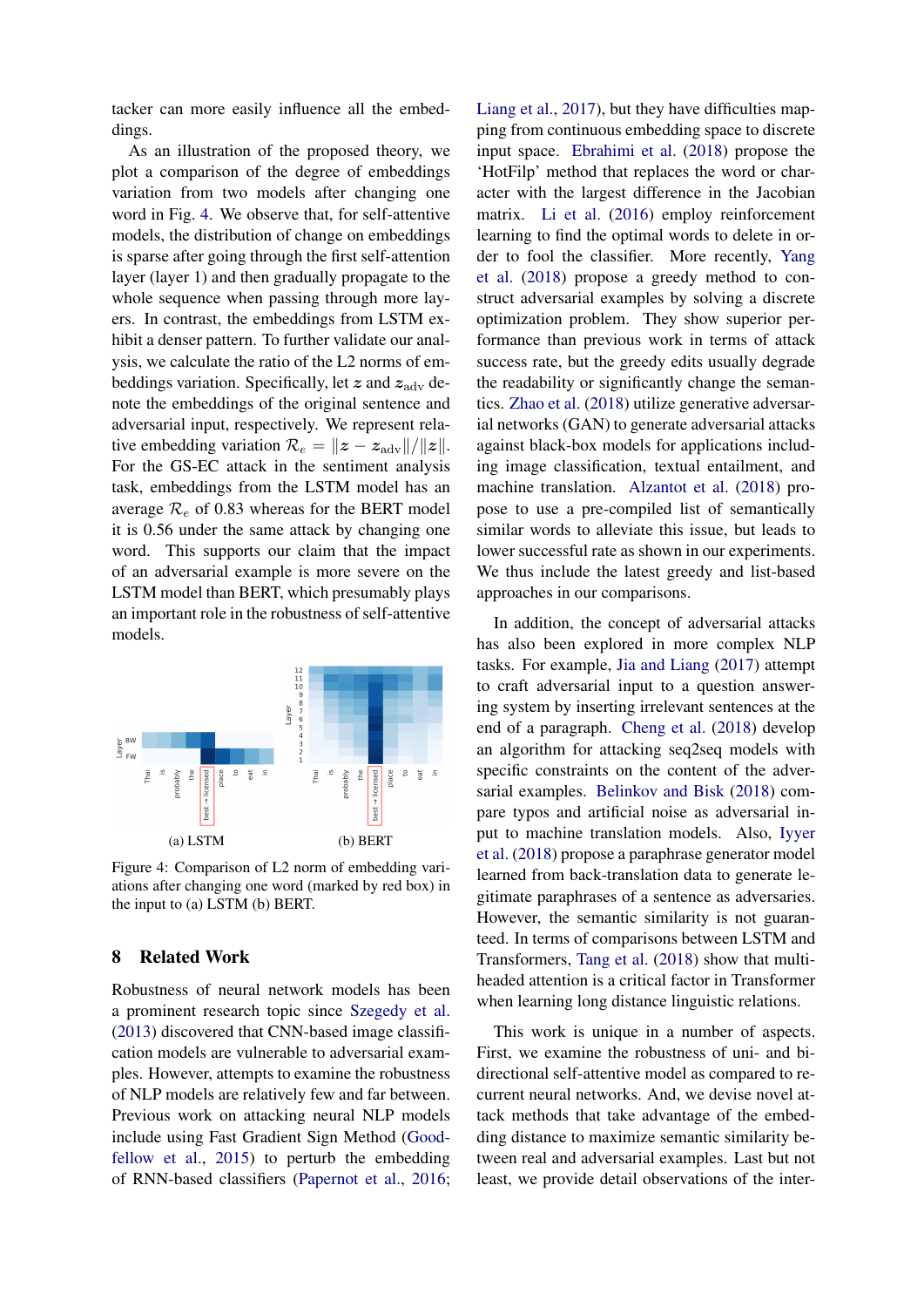nal variations of different models under attack and theoretical analysis regarding their levels of robustness.

### 9 Conclusions

We show that self-attentive models are more robust to adversarial attacks than recurrent networks under small input perturbations on three NLP tasks, *i.e.*, sentiment analysis, entailment, and translation. We provide theoretical explanations regarding why the self-attention structure leads to better robustness, in addition to illustrative examples that visualize the model's internal variations. Future work includes developing a adversarial training scheme as well as devising a more robust architecture based on our findings.

### Acknowledgements

We are grateful for the insightful comments from anonymous reviewers. This work is supported by the Ministry of Science and Technology of Taiwan under grant numbers 107-2917-I-004-001, 108-2634-F-001-005. The author Yu-Lun Hsieh wishes to acknowledge, with thanks, the Taiwan International Graduate Program (TIGP) of Academia Sinica for financial support towards attending this conference. We also acknowledge the support from NSF via IIS1719097, Intel and Google Cloud.

#### References

- <span id="page-8-2"></span>Moustafa Alzantot, Yash Sharma, Ahmed Elgohary, Bo-Jhang Ho, Mani Srivastava, and Kai-Wei Chang. 2018. [Generating natural language adversarial ex](http://aclweb.org/anthology/D18-1316)[amples.](http://aclweb.org/anthology/D18-1316) In *Proceedings of the 2018 Conference on Empirical Methods in Natural Language Processing*, pages 2890–2896. Association for Computational Linguistics.
- <span id="page-8-4"></span>Dzmitry Bahdanau, Kyunghyun Cho, and Yoshua Bengio. 2014. Neural machine translation by jointly learning to align and translate. *arXiv preprint arXiv:1409.0473*.
- <span id="page-8-8"></span>Yonatan Belinkov and Yonatan Bisk. 2018. [Synthetic](https://openreview.net/forum?id=BJ8vJebC-) [and natural noise both break neural machine transla](https://openreview.net/forum?id=BJ8vJebC-)[tion.](https://openreview.net/forum?id=BJ8vJebC-) In *International Conference on Learning Representations*.
- <span id="page-8-5"></span>Ondřej Bojar, Rajen Chatterjee, Christian Federmann, Yvette Graham, Barry Haddow, Shujian Huang, Matthias Huck, Philipp Koehn, Qun Liu, Varvara Logacheva, Christof Monz, Matteo Negri, Matt Post, Raphael Rubino, Lucia Specia, and Marco Turchi. 2017. [Findings of the 2017 conference](http://www.aclweb.org/anthology/W17-4717)

[on machine translation \(wmt17\).](http://www.aclweb.org/anthology/W17-4717) In *Proceedings of the Second Conference on Machine Translation, Volume 2: Shared Task Papers*, pages 169–214, Copenhagen, Denmark. Association for Computational Linguistics.

- <span id="page-8-7"></span>Minhao Cheng, Jinfeng Yi, Huan Zhang, Pin-Yu Chen, and Cho-Jui Hsieh. 2018. [Seq2sick: Evaluating the](http://arxiv.org/abs/1803.01128) [robustness of sequence-to-sequence models with ad](http://arxiv.org/abs/1803.01128)[versarial examples.](http://arxiv.org/abs/1803.01128) *CoRR*, abs/1803.01128.
- <span id="page-8-0"></span>Jacob Devlin, Ming-Wei Chang, Kenton Lee, and Kristina Toutanova. 2019. [BERT: Pre-training of](https://www.aclweb.org/anthology/N19-1423) [deep bidirectional transformers for language under](https://www.aclweb.org/anthology/N19-1423)[standing.](https://www.aclweb.org/anthology/N19-1423) In *Proceedings of the 2019 Conference of the North American Chapter of the Association for Computational Linguistics: Human Language Technologies, Volume 1 (Long and Short Papers)*, pages 4171–4186, Minneapolis, Minnesota. Association for Computational Linguistics.
- <span id="page-8-10"></span>Javid Ebrahimi, Anyi Rao, Daniel Lowd, and Dejing Dou. 2018. Hotflip: White-box adversarial examples for text classification. In *Proceedings of the 56th Annual Meeting of the Association for Computational Linguistics (Volume 2: Short Papers)*, volume 2, pages 31–36.
- <span id="page-8-1"></span>Ian Goodfellow, Jonathon Shlens, and Christian Szegedy. 2015. Explaining and harnessing adversarial examples. In *International Conference on Learning Representations*.
- <span id="page-8-6"></span>Thanh-Le Ha, Jan Niehues, and Alexander Waibel. 2016. Toward multilingual neural machine translation with universal encoder and decoder. *arXiv preprint arXiv:1611.04798*.
- <span id="page-8-3"></span>Sepp Hochreiter and Jürgen Schmidhuber. 1997. Lstm can solve hard long time lag problems. In *Advances in neural information processing systems*, pages 473–479.
- <span id="page-8-13"></span>Mohit Iyyer, John Wieting, Kevin Gimpel, and Luke Zettlemoyer. 2018. Adversarial example generation with syntactically controlled paraphrase networks. In *Proceedings of the 2018 Conference of the North American Chapter of the Association for Computational Linguistics: Human Language Technologies, Volume 1 (Long Papers)*, volume 1, pages 1875– 1885.
- <span id="page-8-12"></span>Robin Jia and Percy Liang. 2017. Adversarial examples for evaluating reading comprehension systems. In *Proceedings of the 2017 Conference on Empirical Methods in Natural Language Processing*, pages 2021–2031.
- <span id="page-8-11"></span>Jiwei Li, Will Monroe, and Dan Jurafsky. 2016. Understanding neural networks through representation erasure. *arXiv preprint arXiv:1612.08220*.
- <span id="page-8-9"></span>Bin Liang, Hongcheng Li, Miaoqiang Su, Pan Bian, Xirong Li, and Wenchang Shi. 2017. Deep text classification can be fooled. *arXiv preprint arXiv:1704.08006*.